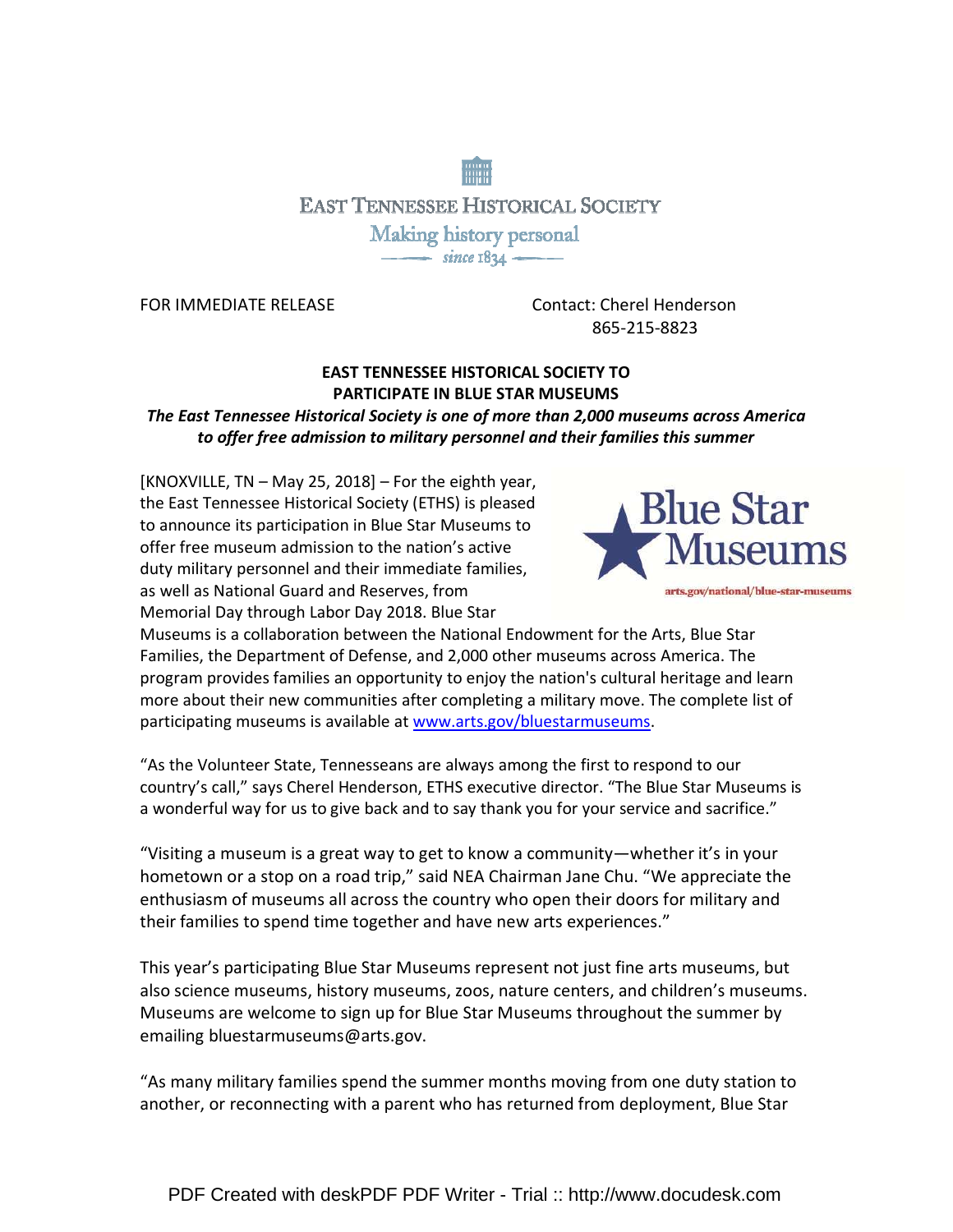Museums helps service members and their families create memories," said Blue Star Families Chief Executive Officer Kathy Roth-Douquet. "Blue Star Families has great appreciation for the generosity of the museums across the country who roll out the red carpet for the families who serve alongside their service members. We are thrilled with the continued growth of the program and the unparalleled opportunities it offers."

#### About Blue Star Museums

Blue Star Museums is a collaboration among the National Endowment for the Arts, Blue Star Families, the Department of Defense, and more than 2,000 museums across America. The program runs from the Saturday of Memorial Day weekend, May 26, 2018 through Labor Day, September 3, 2018.

The free admission program is available for those currently serving in the United States Military - Army, Navy, Air Force, Marine Corps, Coast Guard as well as Active Duty and Reservists, National Guardsman (regardless of status), U.S. Public Health Commissioned Corps, NOAA Commissioned Corps, and up to five family members. Qualified members must show a Geneva Convention common access card (CAC), DD Form 1173 ID card (dependent ID), or a DD Form 1173-1 ID card for entrance into a participating Blue Star Museum.

#### About the East Tennessee Historical Society

Established in 1834, the East Tennessee Historical Society is widely acknowledged as one of the most active history organizations in the state and enjoys a national reputation for excellence in programming and education. For 184 years the East Tennessee Historical Society has been helping East Tennesseans hold on to our unique heritage-- recording the events, collecting the artifacts, and saving the stories that comprise the history we all share.

The historical society pursues its education mission through publications, lectures, conferences, school programs, museum exhibits, and heritage programs such as the popular First Families of Tennessee and the Civil War Families of Tennessee. The East Tennessee History Center houses the staff and programs of the East Tennessee Historical Society, the Museum of East Tennessee History, the Calvin M. McClung Historical Collection, and the Knox County Archives.

#### About the National Endowment for the Arts

Established by Congress in 1965, the NEA is the independent federal agency whose funding and support gives Americans the opportunity to participate in the arts, exercise their imaginations, and develop their creative capacities. Through partnerships with state arts agencies, local leaders, other federal agencies, and the philanthropic sector, the NEA supports arts learning, affirms and celebrates America's rich and diverse cultural heritage, and extends its work to promote equal access to the arts in every community across America. Visit arts.gov to learn more about NEA.